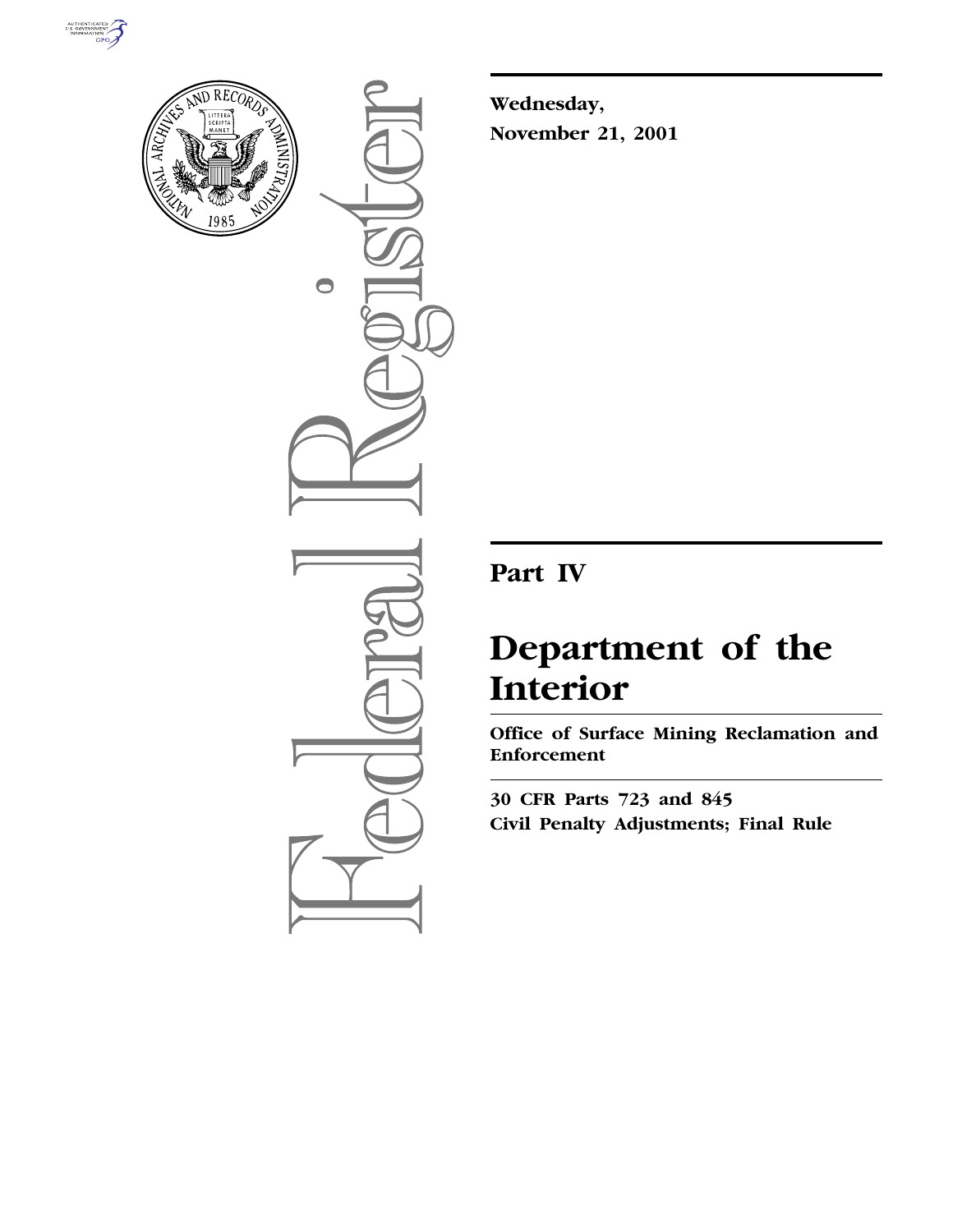# **DEPARTMENT OF THE INTERIOR**

# **Office of Surface Mining Reclamation and Enforcement**

#### **30 CFR Parts 723 and 845**

**RIN 1029–AC00**

#### **Civil Penalty Adjustments**

**AGENCY:** Office of Surface Mining Reclamation and Enforcement, Interior. **ACTION:** Final rule.

**SUMMARY:** This rule adjusts the penalty amount of certain civil monetary penalties authorized by the Surface Mining Control and Reclamation Act of 1977 (SMCRA). The rule implements the Federal Civil Penalties Inflation Adjustment Act of 1990 which requires that civil monetary penalties be adjusted for inflation at least once every four years.

# **EFFECTIVE DATE:** November 28, 2001.

**FOR FURTHER INFORMATION CONTACT:** Andy DeVito, Office of Surface Mining Reclamation and Enforcement, Room 117, South Interior Building, 1951 Constitution Avenue NW, Washington, DC 20240; Telephone (202) 208–2701. E-mail: *adevito@osmre.gov.*

# **SUPPLEMENTARY INFORMATION:**

I. Background

- A. The Federal Civil Penalties Inflation Adjustment Act
- B. Method of Calculation
- C. Example of a Calculation
- D. Civil Monetary Penalties Affected by this Adjustment
- E. Effect of the Rule in Federal Program States and on Indian Lands
- F. Effect of the Rule on Approved State Programs.
- II. Procedural Matters and Required Determinations

#### **I. Background**

# *A. The Federal Civil Penalties Inflation Adjustment Act*

In an effort to maintain the deterrent effect of civil monetary penalties (CMPs) and promote compliance with the law, the Federal Civil Penalties Inflation Adjustment Act of 1990 (Inflation Adjustment Act) (28 U.S.C. 2461 note) was amended by the Debt Collection Improvement Act of 1996 (Pub. L. 104– 134) to require Federal agencies to regularly adjust CMPs for inflation. The Inflation Adjustment Act, as amended, requires each agency to make an initial inflationary adjustment for all applicable CMPs, and to make subsequent adjustments at least once every four years thereafter. The Office of Surface Mining Reclamation and Enforcement (we or OSM) last adjusted the CMP's authorized by SMCRA on

November 28, 1997 (62 FR 63274). To satisfy the requirement of the Inflation Adjustment Act, we are again adjusting our CMP's according to the formula set forth in the law.

Under the Inflation Adjustment Act, the inflation adjustment for a CMP is determined by increasing the CMP by the amount of the cost-of-living adjustment, which is defined as the percentage of each CMP by which the Consumer Price Index for the month of June of the calendar year preceding the adjustment, exceeds the Consumer Price Index for the month of June of the calendar year in which the amount of the CMP was last set or adjusted. The Inflation Adjustment Act defines the Consumer Price Index as the Consumer Price Index for all urban consumers published by the Department of Labor (CPI–U). See 28 U.S.C. 2461 note. In addition, the Inflation Adjustment Act specifies that any resulting increases in a CMP (1) must be rounded according to a stated rounding formula, and (2) should apply only to violations that occur after the date the increase takes effect.

#### *B. Method of Calculation*

Since this adjustment will be effective before December 31, 2001, we must use the CPI–U for the month of June 2000. That figure is 172.4. We last adjusted our civil monetary penalties in November 1997. Therefore, we must use the CPI–U for June 1997 which is 160.3. The factor that we have used in calculating the increase is 172.4 divided by 160.3, or 1.0754834, rounded to 1.075 (i.e., a 7.5 percent increase).

Any increase under this adjustment is then subject to the rounding formula set forth in section 5(a) of the Inflation Adjustment Act. Under the formula, any increase must be rounded to the nearest:

(1) Multiple of \$10 in the case of penalties less than or equal to \$100;

(2) Multiple of \$100 in the case of penalties greater than \$100 but less than or equal to \$1,000;

(3) Multiple of \$1,000 in the case of penalties greater than \$1,000 but less than or equal to \$10,000;

(4) Multiple of \$5,000 in the case of penalties greater than \$10,000 but less than or equal to \$100,000;

(5) Multiple of \$10,000 in the case of penalties greater than \$100,000 but less than or equal to \$200,000; and

(6) Multiple of \$25,000 in the case of penalties greater than \$200,000.

#### *C. Example of a Calculation*

To explain the inflation adjustment calculation for the CMP amounts that were last adjusted in 1997, we will use the following example. Our regulations

at 30 CFR 845.15(b) presently require the imposition of a civil penalty of not less that \$825 for each day during which an operator fails to abate a violation within the specified abatement period contained in a notice of violation or a cessation order. Multiplying the \$825 by the inflation factor of 1.075 results in a sum of \$886.88. Then we round the raw inflation amount according to the rounding rules in section 5(a) of the Inflation Adjustment Act. Since we round only the increased amount, we calculate the increase amount by subtracting the current penalty amount from the raw inflation adjustment. Accordingly, the increased amount for the penalty in our example is \$61.88 (i.e., \$886.88 minus \$825.00). Under the rounding rules, if the penalty is more than \$100 but less than \$1,000, we round the increase to the nearest multiple of \$100 (i.e., \$61.88 is rounded to \$100.00). Finally, we add the rounded increase to the existing penalty which results in a new § 845.15(b) penalty amount of \$925.00 (i.e., \$825.00 plus \$100.00) for each day during which the failure to abate continues.

# *D. Civil Monetary Penalties Affected by This Adjustment*

Section 518 of SMCRA, 30 U.S.C. 1268, authorizes the Secretary of the Interior to assess CMPs for violations of SMCRA. OSM's regulations implementing the CMP provisions of section 518 are located in 30 CFR 723.14, 723.15, 724.14, 845.14, 845.15, and 846.14. Because of the rounding formula specified in the Inflation Adjustment Act, a substantial number of the CMP's in those sections will remain unchanged at this review. Those CMP's (the ones for which no adjustment is being made in 2001) will be subject to slightly different treatment when calculating the 2005 adjustment. Under the Inflation Adjustment Act, when we adjust those penalties in 2005, we will be required to use the CPI–U for June of the year when they were last adjusted which will be the CPI–U for June 1997. The 1997 CPI–U will be compared to the June CPI–U for 2004 to arrive at the factor which will be used to calculate the inflation increase.

#### *E. Effect of the Rule in Federal Program States and on Indian Lands*

The increase in civil monetary penalties contained in this rule will apply through cross-referencing to the following Federal program states: California, Georgia, Idaho, Massachusetts, Michigan, North Carolina, Oregon, Rhode Island, South Dakota, Tennessee and Washington. The Federal programs for these States appear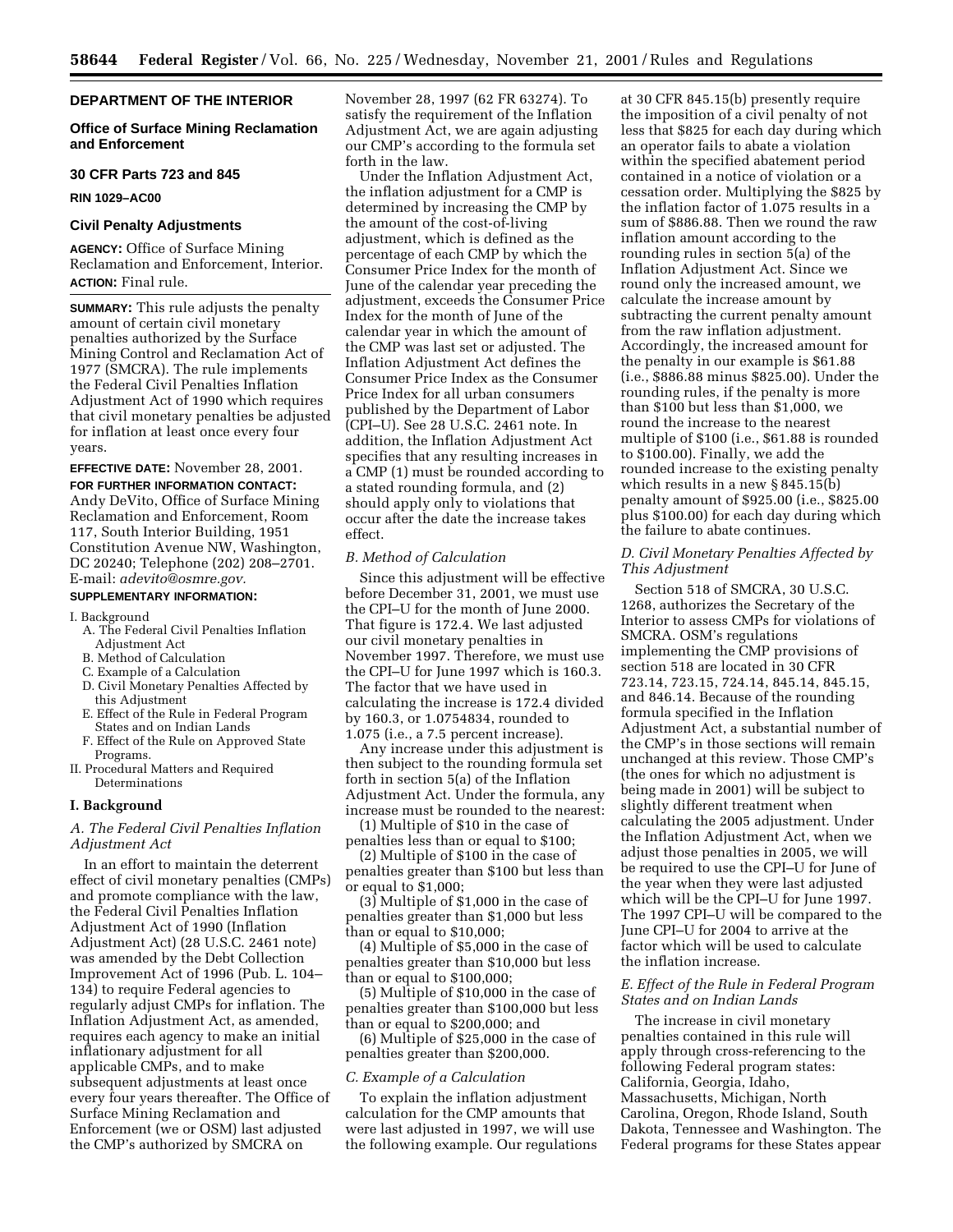at 30 CFR parts 905, 910, 912, 921, 922, 933, 937, 939, 941, 942 and 947, respectively. The increase in civil monetary penalties also applies through cross-referencing to Indian lands under the Federal program for Indian lands as provided in 30 CFR 750.

# *F. Effect of the Rule on Approved State Programs*

Section 518(i) of SMCRA and 30 CFR 840.13(a) require that the civil penalty provisions of each State program contain penalties which are ''no less stringent than'' those set forth in SMCRA. Following publication of this final rule, we will evaluate the State programs approved under section 503 of SMCRA to determine any changes in those programs that will be necessary. When we determine that a particular State program provision should be amended in order to be made no less stringent than the revised Federal regulations, the particular State will be notified in accordance with the provisions of 30 CFR 732.17.

#### **II. Procedural Matters and Required Determinations**

#### *Administrative Procedure Act*

This final rule has been issued without prior public notice or opportunity for public comment. The Administrative Procedure Act (APA) (5 U.S.C. 553) provides an exception to the notice and comment procedures when an agency finds there is good cause for dispensing with such procedures on the basis that they are impracticable, unnecessary or contrary to the public interest. We have determined that under 5 U.S.C. 553(b)(3)(B), good cause exists for dispensing with the notice of proposed rulemaking and public comment procedures for this rule. This rulemaking is consistent with the statutory authority and requirements set forth in the Inflation Adjustment Act as amended by the Debt Collection Improvement Act of 1996. The Inflation Adjustment Act requires that we adjust our CMPs once every four years and specifies the manner in which the adjustment is to be made. Accordingly, the adjustments made may be seen as ministerial, technical, and noncontroversial. For these same reasons, we believe there is good cause under 5 U.S.C. 553(d)(3) of the APA to have the rule become effective on a date that is less than 30 days after the date of publication in the **Federal Register**.

# *Executive Order 12866—Regulatory Planning and Review*

This rule is not considered a significant regulatory action under the

provisions of Executive Order 12866. The rule adjusts OSM's CMPs according to the formula contained in the law. OSM has no discretion in making the adjustments. Further, most coal mining operations subject to these regulations do not engage in prohibited activities and practices, and, as a result, we believe that the aggregate economic impact of these revised regulations will be minimal, affecting only those who may engage in prohibited behavior in violation of SMCRA. In calendar years 1999 and 2000 combined, we issued a total of 101 violation notices (24 cessation orders and 77 notices of violations. The total CMP amount assessed by OSM for all of these violations was \$664,795.

We do not keep records of the amount of CMPs assessed by State Regulatory Authorities. In a 1980 decision on OSM's regulations governing CMPs, the U.S. District Court for the District of Columbia held that ''because section 518 of SMCRA fails to enumerate a point system for assessing civil penalties, the imposition of this requirement upon the States is inconsistent with [SMCRA].'' Consequently, we cannot require that the CMP provisions contained in a State's regulatory program mirror the point/penalty provisions of 30 CFR 723.14 and 845.14. The State regulatory programs, however, are required to have civil penalty provisions that are no less stringent than those set forth in section 518 of SMCRA. This includes the CMP provisions of section 518(h) which require the assessment of at least the minimum CMP specified there for the failure to abate a violation within the period of time permitted for abatement. During the past two years, the States issued a total of 743 failure-to-abate cessation orders. If you assume that each failure-to-abate cessation order was assessed the minimum CMP authorized, the annual assessment for all CMPs issued by all States for all failure-toabate cessation orders would be substantially less than the dollar threshold established in Executive Order 12866 for a significant rule. Consequently, the amount of the CMPs that will eventually be assessed under the revised schedule contained in this rule by both OSM and the States is not expected to exceed the threshold contained in Executive Order 12866 for a significant rule.

#### *Regulatory Flexibility Act*

The Department of the Interior certifies that this proposed revision will not have a significant economic impact on a substantial number of small entities under the Regulatory Flexibility Act (5

U.S.C. 601 *et seq.*). The aggregate economic impact of this rulemaking on small business entities should be minimal, affecting only those who violate the provisions of SMCRA. As indicated above, the number of civil penalties assessed over a two-year period was not significant when compared to the number of Federal inspections performed (over 2,000 in calendar year 2,000).

#### *Small Business Regulatory Enforcement Fairness Act*

This rule is not a major rule under 5 U.S.C. 804(2), the Small Business Regulatory Enforcement Fairness Act. This rule:

1. Does not have an annual effect on the economy of \$100 million or more for the reasons stated above.

2. Will not cause a major increase in costs or prices for consumers, individual industries, federal, state, or local government agencies, or geographic regions because the rule does not impose new requirements on the coal mining industry or consumers.

3. Does not have significant adverse effects on competition, employment, investment, productivity, innovation, or the ability of U.S. based enterprises to compete with foreign-based enterprises for the reasons stated above.

#### *Unfunded Mandates Reform Act*

For purposes of compliance with the Unfunded Mandates Reform Act of 1995, this rule does not impose any obligations that individually or cumulatively would require an aggregate expenditure of \$100 million or more by State, local, and Tribal governments and the private sector in any given year.

#### *Federal Paperwork Reduction Act*

This rule does not contain collections of information which require approval by the Office of Management and Budget under 44 U.S.C. 3501 et seq.

#### *National Environmental Policy Act*

We have reviewed this rule and determined that it is categorically excluded from the requirement to prepare an environmental document under the National Environmental Policy Act of 1969. This determination was made in accordance with the Departmental Manual (516 DM 2, Appendix 1.10).

# *Executive Order 12988—Civil Justice Reform*

In accordance with Executive Order 12988, the Department of the Interior has determined that this rule (1) does not unduly burden the judicial system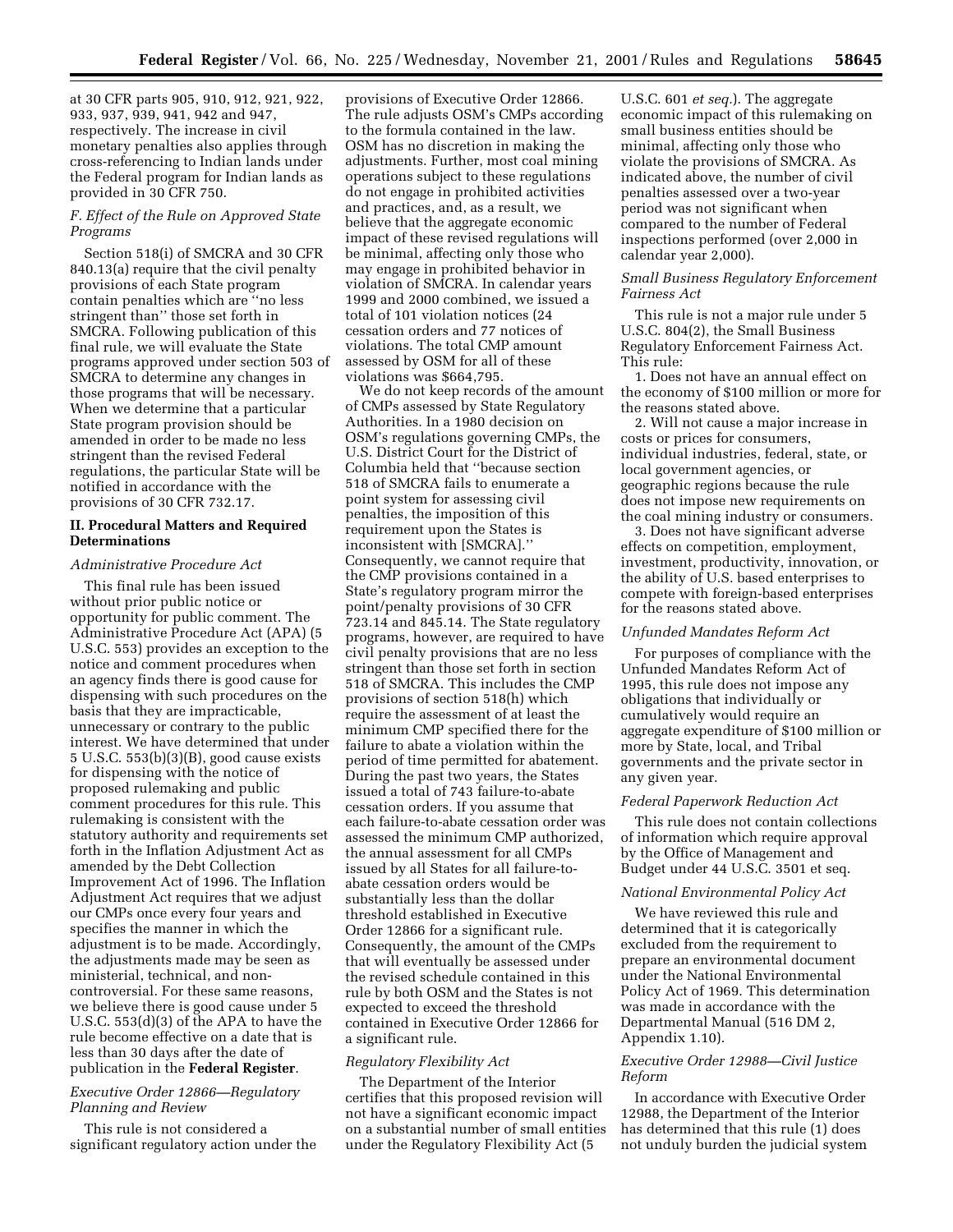and (2) meets the requirements of sections 3(a) and 3(b)(2) of the Order. Additional remarks follow concerning individual elements of the Executive Order:

1. What is the preemptive effect, if any, to be given to the regulation?

This regulation will have the same preemptive effect as other standards adopted pursuant to SMCRA. To retain primacy, States have to adopt and apply standards for their regulatory programs that are no less effective than those set forth in OSM's regulations. Any State law that is inconsistent with or that would preclude implementation of the proposed regulation would be subject to preemption under SMCRA section 505 and implementing regulations at 30 CFR 730.11. To the extent that the proposed regulation would result in preemption of State law, the provisions of SMCRA are intended to preclude inconsistent State laws and regulations. This approach is established in SMCRA, and has been judicially affirmed. See *Hodel* v. *Virginia Surface Mining and Reclamation Ass'n,* 452 U.S. 264 (1981).

2. What is the effect on existing Federal law or regulation, if any, including all provisions repealed or modified?

This rule modifies the implementation of SMCRA as described herein, and is not intended to modify the implementation of any other Federal statute. The preceding discussion of this rule specifies the Federal regulatory provisions that are affected by this rule.

3. What is the retroactive effect, if any, to be given to the regulation?

This rule is not intended to have a retroactive effect. The increase in the amount of CMPs will apply only to violations that occur after the date the increase takes effect.

4. Are administrative proceedings required before parties may file suit in court? Which proceedings apply? Is the exhaustion of administrative remedies required?

No administrative proceedings are required before parties may file suit in court challenging the provisions of this rule under section 526(a) of SMCRA, 30 U.S.C. 1276(a). Prior to any judicial challenges to the application of the rule, however, administrative proceedings must be exhausted, unless specified otherwise. In situations involving OSM application of the rule, applicable administrative proceedings may be found in 30 CFR 723.19, 845.19 and 43 CFR part 4. In situations involving State regulatory authority application of the provisions equivalent to those contained in this rule, applicable administrative procedures are set forth in the particular State program.

5. Does the rule define key terms, either explicitly or by reference to other regulations or statutes that explicitly define those items?

Terms which are important to the understanding of this rule are discussed in the rule.

*Executive Order 13211—Regulations That Significantly Affect the Supply, Distribution, or Use of Energy*

Executive Order 13211 requires agencies to prepare a Statement of Energy Effects for a rule that is (1) considered significant under Executive Order 12866, and (2) likely to have a significant adverse effect on the supply, distribution, or use of energy. Because this rule is not considered significant under Executive Order 12866 and is not expected to have a significant adverse effect on the supply, distribution, or use of energy, a Statement of Energy Effects is not required.

#### *Executive Order 12630—Takings*

In accordance with Executive Order 12630, the rule does not have takings implications. This determination is based on the fact that the rule will not have an impact on the use or value of private property and so, does not result in significant costs to the government.

#### *Executive Order 13132—Federalism*

This rule does not have Federalism implications. It will not have ''substantial direct effects on the States, on the relationship between the national government and the States, or on the distribution of power and responsibilities among the various levels of government.''

#### **List of Subjects**

### *30 CFR Part 723*

Administrative practice and procedure, Penalties, Surface mining, Underground mining.

#### *30 CFR Part 845*

Administrative practice and procedure, Law enforcement, Penalties, Reporting and recordkeeping requirements, Surface mining, Underground mining.

Dated: November 7, 2001.

# **J. Steven Griles,**

*Acting Assistant Secretary, Land and Minerals Management.*

For the reasons set out in the preamble, 30 CFR parts 723 and 845 are amended as follows.

### **PART 723—CIVIL PENALTIES**

1. The authority citation for Part 723 is revised to read as follows:

**Authority:** 28 U.S.C. 2461, 30 U.S.C. 1201 *et seq.*, Pub. L. 100–34, Pub. L. 101–410, and Pub. L. 104–134.

2. Section 723.14 is amended by revising the table to read as follows:

# **§ 723.14 Determination of amount of penalty.**

\* \* \* \* \*

| Points        | <b>Dollars</b> |
|---------------|----------------|
| 1             | 22             |
| 2             | 44             |
|               | 66             |
| 4             | 98             |
| 5             | 110<br>132     |
| 6<br>7        | 154            |
| 8             | 176            |
| 9             | 198            |
|               | 220            |
| 11            | 242            |
|               | 264            |
|               | 286            |
| 15            | 308<br>330     |
| 16            | 352            |
| 17            | 374            |
|               | 396            |
|               | 418            |
|               | 440            |
| 21<br>22      | 462<br>484     |
|               | 506            |
| 24            | 528            |
| 25            | 550            |
| 26            | 660            |
| 27            | 870            |
| 28            | 980<br>1,090   |
| 30            | 1,100          |
| 31            | 1,210          |
| 32            | 1,320          |
| 33            | 1,430          |
| 34            | 1,540<br>1,650 |
| 35<br>36      | 1,760          |
| 37            | 1,870          |
| 38            | 1,980          |
| 39            | 2,090          |
| 40            | 2,200          |
| 41<br>42      | 2,310<br>2,420 |
| 43            | 2,530          |
| 44            | 2,640          |
| 45            | 2,750          |
| 46            | 2,860          |
| 47            | 2,970          |
| 48<br>49<br>. | 3,080<br>3,190 |
| 50            | 3,300          |
| 51            | 3,410          |
| 52            | 3,520          |
| 53            | 3,630          |
| 54<br>55      | 3,740<br>3,850 |
| 56            | 3,960          |
| 57            | 4,070          |
| 58            | 4,180          |
| 59            | 4,290          |
| 60            | 4,400          |
| 61            | 4,510<br>4,620 |
| 62<br>63      | 4,730          |
|               |                |